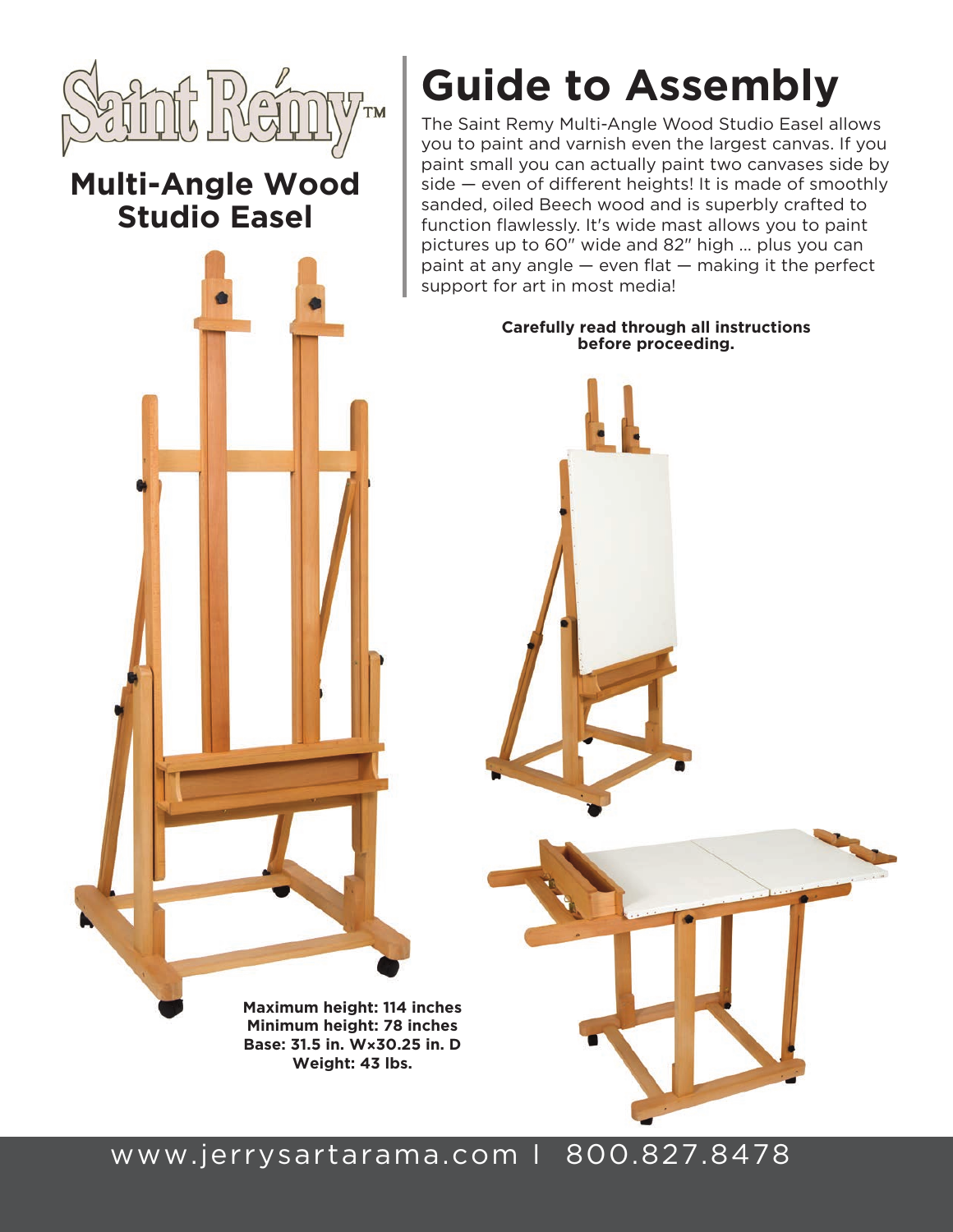## **Hardware Packs**\*

#### *Carefully check the contents of the box to ensure all parts are included.*

**Pack A:** (4) 2  $\frac{1}{2}$  bolts, (4)  $\frac{3}{8}$ " barrel nuts Pack B: (16)<sup>5</sup>/8" woodscrews **Pack C:** (2) 2<sup>1/2"</sup> bolts, (2)<sup>3</sup>/8" barrel nuts Pack D: (8) 1" woodscrews Pack E: (2) ratchet systems, (8) woodscrews **Pack F:** (4) 2<sup>1</sup>/<sub>2</sub>" bolts, (4) <sup>3</sup>/<sub>8</sub>" barrel nuts **Pack G:** (2) 17/8" wood washers, (2)  $\frac{5}{8}$ " brass washers, (2) black plastic turn knobs, (2) 3"bolts

**H1 H2 H3**

**A B**

Screwdrivers Included

**E**

**Pack H1:** (2)  $\frac{5}{8}$ " brass washers, (2)1¾"bolts, (2)black plastic turn knobs **Pack H2:** (2)  $\frac{5}{8}$ " brass washers, (2)2¼"bolts, (2)black plastic turn knobs **Pack H3:** (2)<sup>5</sup>/8" brass washers, (2) 5" bolts, (2)black plastic turn knobs **Pack I:** 17/8" bolts, hex wrench Pack J: (4) black plastic turn knobs (short) (2) black plastic turn knobs (long)

**J**

**(4) Brass Pressure Plates** Saint Rei

Parts\* Be sure to read through and understand all instructions before proceeding.

**I**

ШШ

**C D**

**F G**

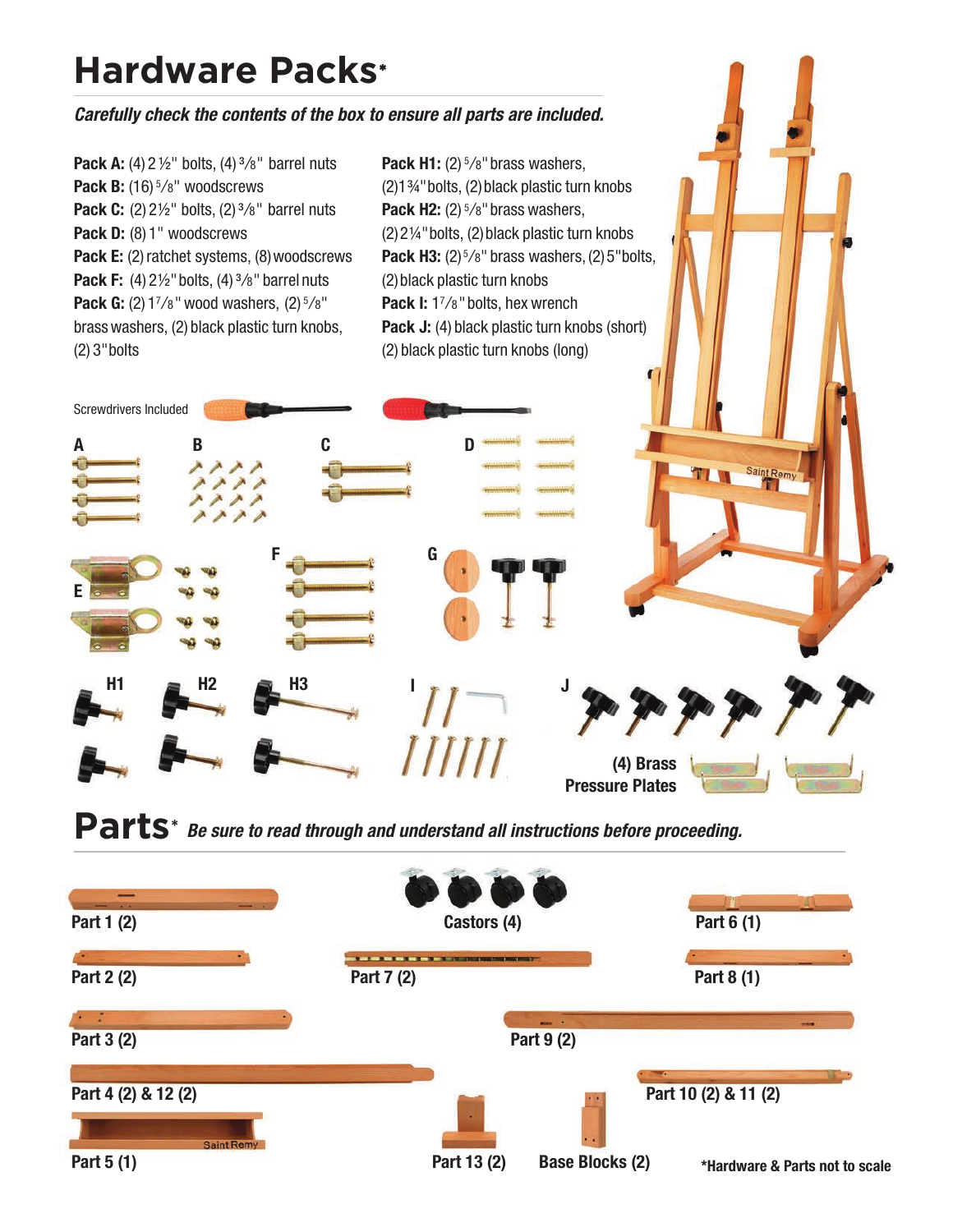## **Assembly Instructions**

### STEP 1

#### You will need: **Pack A, Part 1, Part 2**

Assemble the wooden parts as the picure shows and secure using the hardware from **Pack A.** The barrel nuts will be placed into the bottom of **Part 2** while the bolts will be inserted through the sides of **Part 1**.Tighten the bolts into the barrel nuts.



### STEP 3

You will need: **Pack C, Part 3, Base Assembly (step 1 & 2), Screwdriver** Insert **Part 3** into the top of the base as shown in Step 3a. Secure to the **base** by placing the barrel nut into the inner side of each **Part 3**. Insert the bolt through the bottom of the base and tighten into the barrel nut as shown in Step 3b. Repeat for additional side.



### STEP 5

#### You will need: **Pack F, Part 6, Part 7, Part 8, Part 9, Screwdriver**

Insert both **Part 7** pieces into the bottom of **Part 6.** Slide **Part 8** onto the bottom of both **Part 7** pieces. Take both **Part 9** boards and place on the sides of **Part 6** and **Part 7** as shown. Secure these by sliding the barrel nuts into the back side of **Part 6** and **Part 7**. Insert the bolts through the sides of **Part 9** and tighten the bolts into the barrel nuts.



#### STEP 2

#### You will need: **Pack B, Castors, Base Assembly (Step 1), Screwdriver**

Using the supplied Phillips screwdriver, turn the **Base Assembly** over and attach the (4) castors with the (16) 5/8" woodscrews from **Pack B** in the pre-drilled guide holes. There will be 4 woodscrews for each castor.



#### STEP 4

#### You will need: **Pack D, Pack E, Part 4, Part 5, Screwdriver**

Attach **Part 4** to the back of **Part 5** using (4)1"woodscrews from **Pack D**(8 total) in the pre-drilled guide holes. Repeat. Use the woodscrews from **Pack E** to attach the (2) ratchet systems to the bottom of **Part 5** using the pre-drilled holes.



### STEP 6



You will also need: **Completed Base (Step 3), Canvas Support/Center Masts (Step 4),** and the **H Frame (Step 5)**